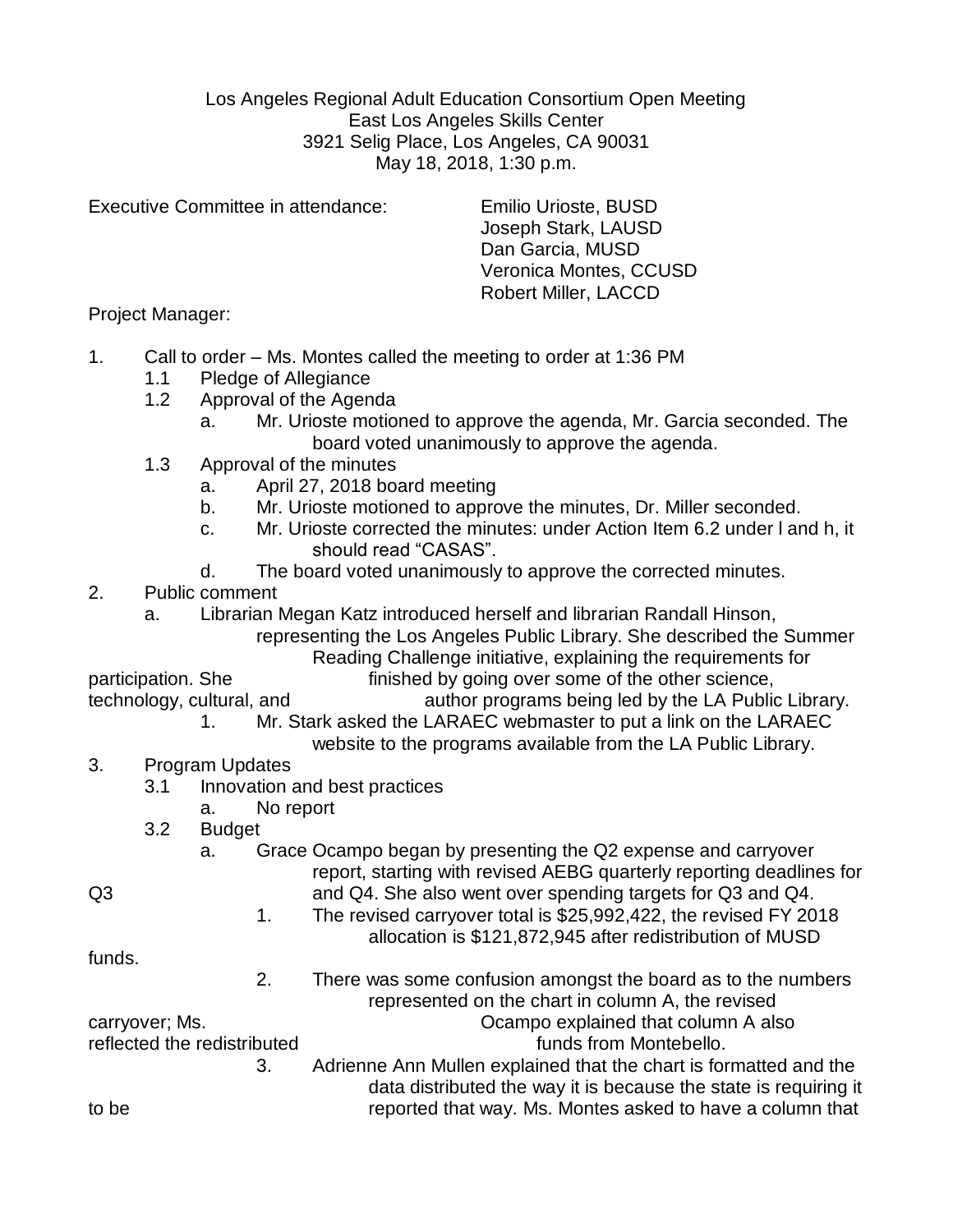| is just          |    |    | the 16-17 rollover, then a column for the Montebello                                                                            |
|------------------|----|----|---------------------------------------------------------------------------------------------------------------------------------|
| redistribution.  |    |    |                                                                                                                                 |
|                  |    | 4. | Mr. Stark said he was happy to go with any spreadsheet, how it's<br>presented doesn't matter necessarily to him, but it's about |
| being            |    |    | transparent to the public. Dr. Miller agreed, saying that                                                                       |
| more             |    |    | information is better for the purposes of transparency and                                                                      |
| for the          |    |    | lay person to understand.                                                                                                       |
|                  |    | 5. | Ms. Ocampo continued, explaining the Q2 expenditures also on                                                                    |
|                  |    |    | the table. She confirmed that the LARAEC administrative                                                                         |
| overhead         |    |    | was included within the LAUSD budget.                                                                                           |
|                  |    |    |                                                                                                                                 |
|                  | b. |    | Ms. Ocampo presented the Data and Accountability Budget Report,                                                                 |
|                  |    |    | summarizing data and accountability funds allocation throughout                                                                 |
|                  |    |    | LARAEC's member districts. She and Dr. Mullen then broke                                                                        |
| down the         |    |    | money from those funds that was allocated to LARAEC                                                                             |
| from LAUSD and   |    |    | <b>BUSD.</b>                                                                                                                    |
|                  |    | 1. | Dr. Miller raised the concern that they were using funds for Data                                                               |
|                  |    |    | and Accountability software for something other than                                                                            |
| software, and    |    |    | thought that they need to review their budgeting                                                                                |
| methodology just |    |    | in case a potential review down the road calls                                                                                  |
| LARAEC on that.  |    |    |                                                                                                                                 |
|                  | C. |    | Ms. Ocampo then summarized the Deadlines and New Expenditure                                                                    |
|                  |    |    | Requirements for LARAEC, including coming expenditure and                                                                       |
| progress         |    |    | report deadlines. She also broke down deadlines for budget                                                                      |
| modification     |    |    | requests and revisions.                                                                                                         |
| 3.3              |    |    | <b>Professional Development</b>                                                                                                 |
|                  | a. |    | No reports, but Ms. Montes asked the staff to set up a CalPro                                                                   |
|                  |    |    | Professional Learning Communities training session for next year.                                                               |
| 3.4              |    |    | Policy and Legislation                                                                                                          |
|                  | а. |    | <b>CCAE Conference Report: CCAE Legislative Agenda</b>                                                                          |
|                  |    | 1. | Deanna Matsumoto summarized the budget and legislative                                                                          |
|                  |    |    | priorities presented by CCAE for adult education as part of                                                                     |
| this             |    |    | budget cycle.                                                                                                                   |
|                  |    | 2  | Mr. Stark asked the board whether CCAE's priorities reflected                                                                   |
|                  |    |    | LARAEC's priorities as a consortium, and asked whether                                                                          |
| they             |    |    | should consider forming their own policy or advocacy                                                                            |
|                  |    |    | CCAE is very K12-focused.                                                                                                       |
| group, since     |    | 3  |                                                                                                                                 |
|                  |    |    | Dr. Miller agreed, and added that on the community college side                                                                 |
|                  |    |    | there's recognition that adult ed needs to be treated in a                                                                      |
| different        |    |    | way, and LARAEC being the largest consortium and                                                                                |
| boasting the     |    |    | largest community college district in the state, they                                                                           |
| should have      |    |    | their own voice, and may have to hire their own                                                                                 |
| advocate to      |    |    | represent their issues.                                                                                                         |
|                  |    | 4  | Mr. Urioste suggested having a board workshop on the LAO                                                                        |
| report,          |    |    | to inform potential advocates and identify a direction for                                                                      |
| LARAEC.          |    |    |                                                                                                                                 |
| 3.5              |    |    | <b>LARAEC Office Update</b>                                                                                                     |
|                  | a. |    | Michele Stiehl summarized LARAEC's efforts to make sure operations                                                              |
|                  |    |    | are compliant with the Brown Act, and said that they are still                                                                  |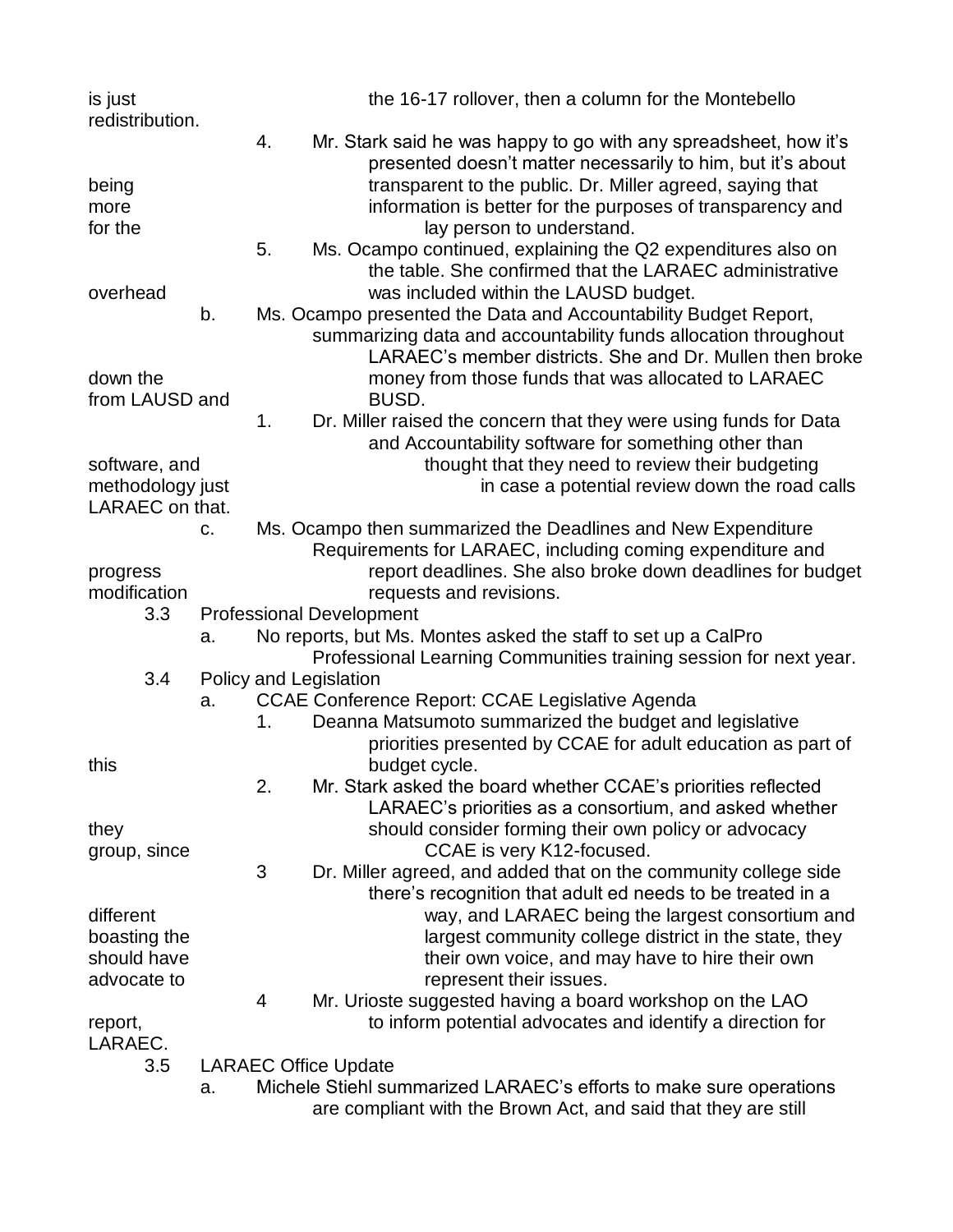| refining the                          | open meeting process. They are also beginning to                                                                                                                                                                                                                                      |
|---------------------------------------|---------------------------------------------------------------------------------------------------------------------------------------------------------------------------------------------------------------------------------------------------------------------------------------|
| investigate formulating<br>b.         | a yearly plan.<br>Justin Gorence summarized the continuing work on the website for<br>LARAEC, and presented a new format for the site after researching other                                                                                                                         |
| Information items<br>4.               | consortia websites around California.                                                                                                                                                                                                                                                 |
| 4.1                                   | Data and Accountability Report                                                                                                                                                                                                                                                        |
| a.<br><b>Stiehl</b>                   | Ms. Stiehl summarized the CCAE Conference Report, regarding data and<br>accountability. The conference emphasized Data and Accountability,<br>because different organizations have different priorities, and Ms.<br>detailed one presentation by the Capitol Adult Education Regional |
| b.                                    | Consortia on their approach to data and accountability.<br>Moving forward, she recommended forming a LARAEC data workgroup,<br>and conducting professional development training for the data                                                                                          |
| workgroup,                            | consortia members, and teachers regarding data and                                                                                                                                                                                                                                    |
| accountability<br>4.2                 | LaunchBoard Adult Education Data Pipeline                                                                                                                                                                                                                                             |
| a.                                    | Ms. Stiehl introduced and described LaunchBoard, as a data aggregation<br>dashboard that will become a new tool in the adult education pipeline in<br>July 2018. She emphasized that it doesn't create or collect data; it                                                            |
| community<br>looking at a             | requires good data to be put into it. They currently have a<br>college pipeline of data feeding into the dashboard, and are<br>new tool coming online in July 2018 to produce an adult                                                                                                |
| education<br>Accountability field     | pipeline of data, created out of an AEBG Data and<br>team, which also produced the Measuring Our                                                                                                                                                                                      |
| Success report.<br>b.                 | Ms. Stiehl then displayed a graphic of what the Launch Board homepage                                                                                                                                                                                                                 |
| graphs. She<br>be<br>looks            | looks like, and described its ability to filter data, and produce<br>emphasized that the data and the LaunchBoard service will only<br>available to the education community picture of what Launchboard<br>like. Able to filter the data by region, consortia, school sites.          |
|                                       | 4.3 LARAEC Yearly Plan: Update and Timeline                                                                                                                                                                                                                                           |
| a.                                    | Dr. Mullen explained that they have not planned a timeline because of<br>time constraints from the last meeting, and the state hasn't                                                                                                                                                 |
| released their<br>b.                  | template for a yearly plan.<br>Mr. Urioste wanted to thank Dr. Mullen for the leadership and the<br>expertise she has provided to LARAEC and the point persons.                                                                                                                       |
| 5. Board Member Reports               |                                                                                                                                                                                                                                                                                       |
| a.<br>a                               | Mr. Stark began by discussing the LAO report mentioned in previous meetings,<br>and how it called for a revamping of adult education funding rules, and for<br>uniform funding rate. He asked the board to make this an item in                                                       |
| advocacy                              | moving forward.                                                                                                                                                                                                                                                                       |
| b.                                    | Mr. Urioste requested a board workshop where LARAEC brings its member<br>libraries together, to hear what challenges libraries are facing and how                                                                                                                                     |
| they can<br>a standing<br>each member | assist with that as a consortium. He would also like to advocate for<br>professional development committee that looks at the needs of<br>district and creates a roadmap to follow.                                                                                                    |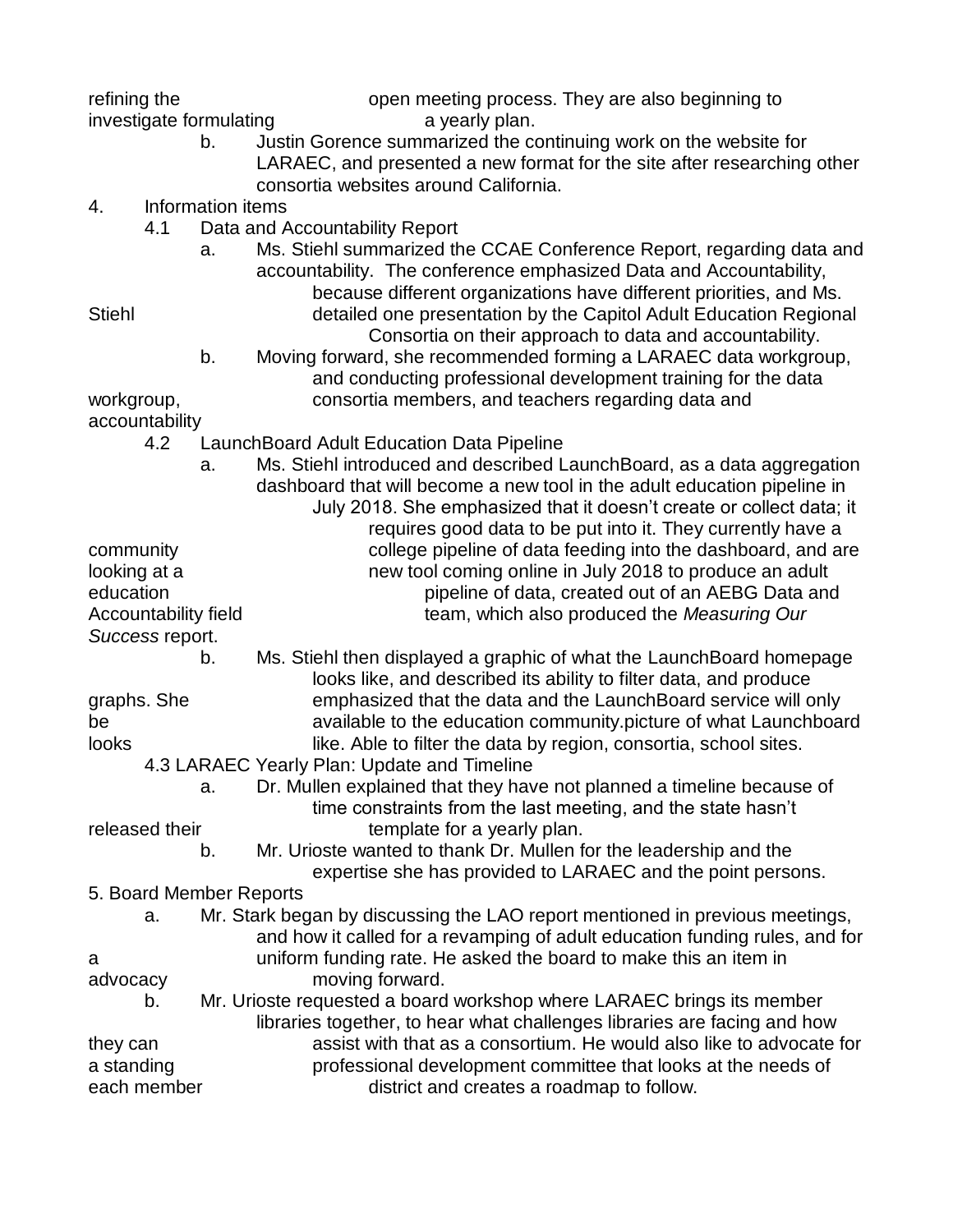- c. Dr. Miller suggested that all consortia leadership appoint a person to share best practices, share collective challenges, and leverage the collective whole towards the good of adult ed.
	- d. Mr. Garcia announced that MUSD was having a career tech fair on May 24, and encouraged all board members to come out.
- 6. Discussion/Action Items
	- 6.1 Discussion: Fair and Equitable Funding Formula
- a. Ms. Montes acknowledged that they had suggested creating a board workshop regarding a fair and equitable funding formula at the last board meeting, and asked whether they should keep board workshops
- on Fridays at a similar time to their normal board meetings. The board agreed.
- b. Mr. Garcia said that after a conversation with CDE, he did not want to jump into this kind of mechanism, and wanted all members to be audited prior to finalization of any funding formula

- 6.2 Action Item: Ratification of the proposed LAUSD Workforce driven administrators to counselors/teacher advisors ratio (Applicable to LAUSD only)
	- a. Mr. Stark moved to ratify, and Dr. Miller seconded.
- b. Previous point person for LAUSD Matthew Oberlander explained that this year, adult education is now included in state requirements to calculate and report on the ratio of administrators to teachers; LAUSD's fiscal division asked DACE to develop two distinct ratios based on administrators and teacher advisors. Teacher advisors are less administrative and more student-focused. The ratios

represent a number that is not to be exceeded, not a required

number, and would apply solely to LAUSD DACE.

business. Mr. Stark explained that the whole goal was to separate

c. Dr. Miller asked why they had to approve this, when it's LAUSD internal adult education funding from K-12 funding. And because LARAEC is a quasi- formal voting body that makes decisions on behalf of AEBG and

the consortium, if there was a formal action taken by LARAEC there would be board minutes and something to look at to show the board approved it. Mr. Stark also emphasized that this action item didn't mandate that the rest of the LARAEC member districts comply with

LAUSD's ratios.

d. Mr. Urioste, Dr. Miller, Mr. Stark, and Mr. Garcia voted to ratify. Ms. Montes abstained. The motion to ratify was approved with four votes for, and one abstention.

- 6.3 Action Item: Approve LARAEC Webmaster SY 2018-19 Contract proposal a. Mr. Urioste motioned to approve, and Mr. Stark seconded.
	- b. The board voted unanimously to approve the contract proposal.
- 6.4 Action Item: Delegate authority to LARAEC Project Director to report to the state Q3 Expense and Progress Report upon receiving each individual district's Chief Business Officer's signed expense and progress report (Q3 Report to

State due on June 30, 2018)

- a. Mr. Urioste motioned to approve, and Mr. Garcia seconded.
- b. Men Le explained that this is to cover all possible scenarios, since the Nova system is supposed to be available by June and might not be, and the board is not meeting in June.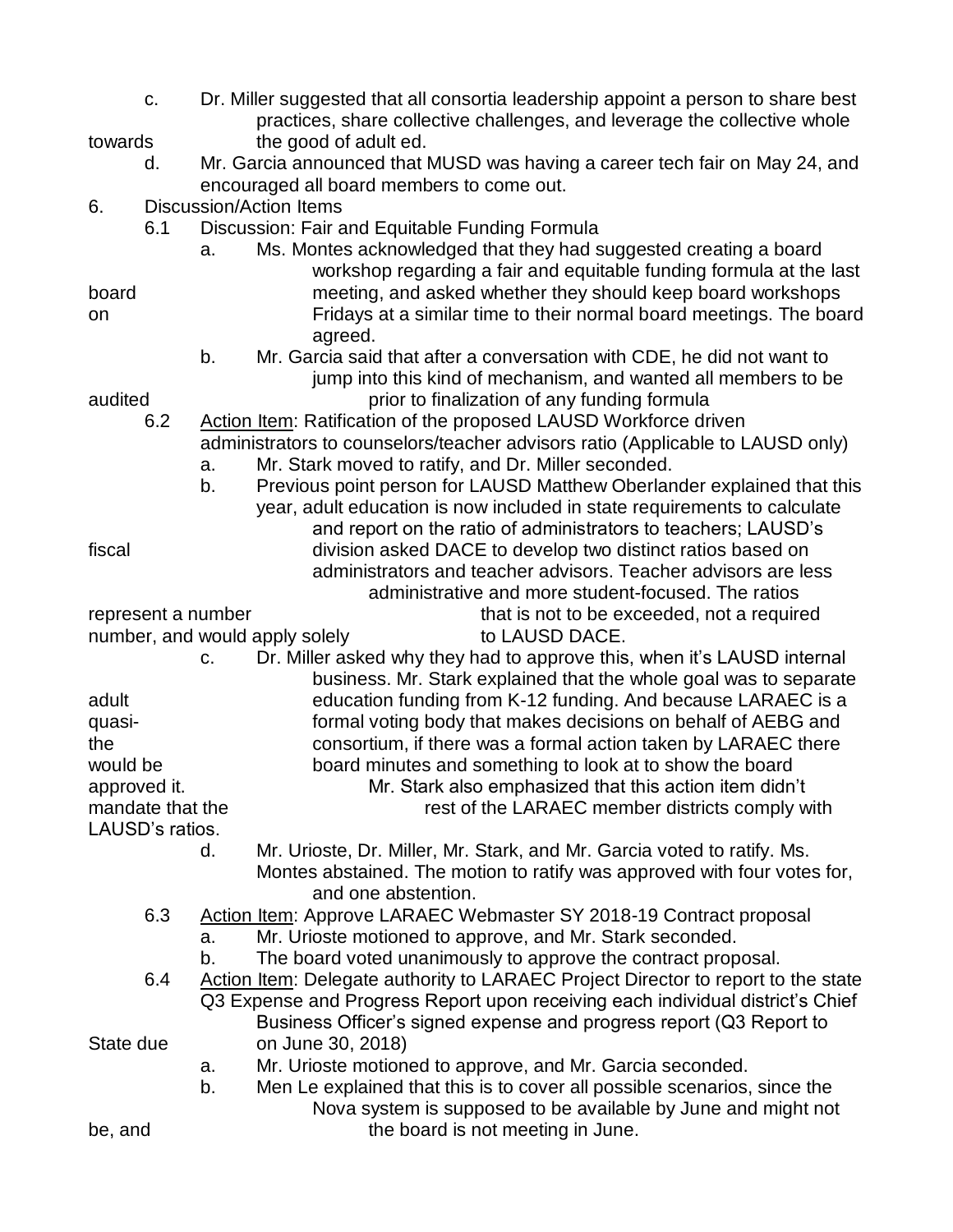- c. The board voted unanimously to delegate authority to the LARAEC Project Director.
- 6.5 Action Item: Approve proposed first half of 2018-19 Open Meeting Dates
	- a. Dr. Miller motioned to approve, and Mr. Stark seconded.
	- b. The board voted unanimously to approve the Open Meeting dates.
- 7. Consent Agenda
	- a. No consent items
- 8. Announcements:
	- 8.1 There will be no Open Meeting during the month of June
	- 8.2 Effective July 20<sup>th</sup> Open Meetings will be referred to as regular meetings

Next Meeting: July 20, 2018, location TBD

Adjournment:

The meeting was adjourned at 3:40 pm.

## **Discussion/Action Items Open Meeting 05/18/18**

- 6.1 Discussion: Fair and Equitable Funding Formula: Discussion about next steps to move forward on the creation of a funding formula for the allocation of the LARAEC budget.
- 6.2 Action Item: Ratify the proposed LAUSD Workforce driven administrators to counselors/teacher advisors ratio (applicable to LAUSD only)

Mr. Urioste: aye Ms. Montes: abstain Dr. Miller: aye Mr. Stark: aye Mr. Garcia: aye

Motion carried. 6.3 Action Item: Approve LARAEC Webmaster SY 2018-19 Contract Proposal Mr. Urioste: aye Ms. Montes: aye Dr. Miller: aye Mr. Stark: aye Mr. Garcia: aye Motion carried

6.4 Action Item: Delegate authority to LARAEC Project Director to report to the State Q3 Expense and Progress Report upon receiving each individual district's Chief Business Officer's signed Expense and Progress Report (Q3 Report to State due on June 30, 2018) Mr. Urioste: aye Ms. Montes: aye Dr. Miller: aye Mr. Stark: aye Mr. Garcia: aye

Motion carried